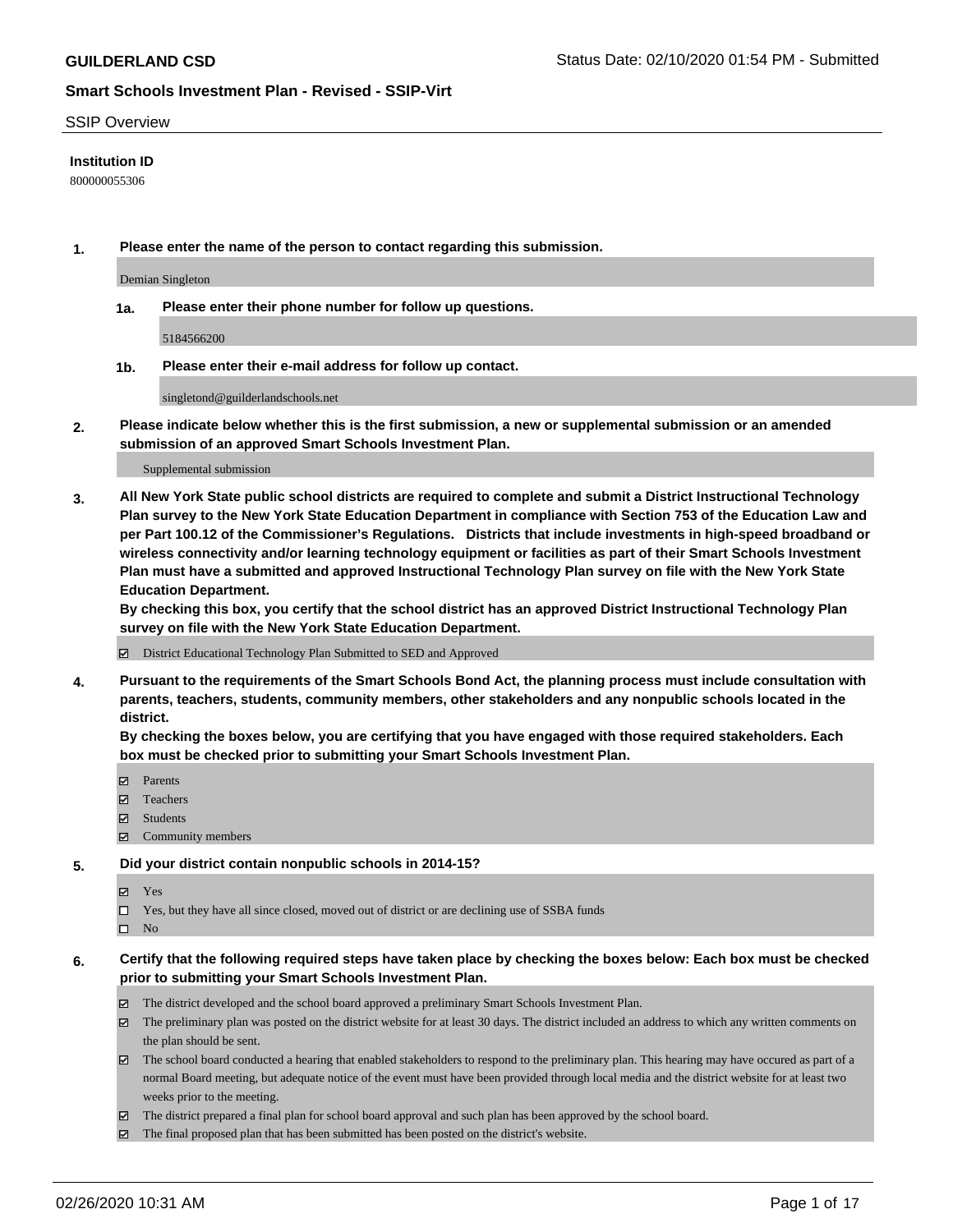## SSIP Overview

**6a. Please upload the proposed Smart Schools Investment Plan (SSIP) that was posted on the district's website, along with any supporting materials. Note that this should be different than your recently submitted Educational Technology Survey. The Final SSIP, as approved by the School Board, should also be posted on the website and remain there during the course of the projects contained therein.**

#### GCSDSSIPFinalDraft (2).pdf

**6b. Enter the webpage address where the final Smart Schools Investment Plan is posted. The Plan should remain posted for the life of the included projects.**

https://www.guilderlandschools.org/smart-schools-investment-plan/

**7. Please enter an estimate of the total number of students and staff that will benefit from this Smart Schools Investment Plan based on the cumulative projects submitted to date.**

5,400

**8. An LEA/School District may partner with one or more other LEA/School Districts to form a consortium to pool Smart Schools Bond Act funds for a project that meets all other Smart School Bond Act requirements. Each school district participating in the consortium will need to file an approved Smart Schools Investment Plan for the project and submit a signed Memorandum of Understanding that sets forth the details of the consortium including the roles of each respective district.**

 $\Box$  The district plans to participate in a consortium to partner with other school district(s) to implement a Smart Schools project.

## **9. Please enter the name and 6-digit SED Code for each LEA/School District participating in the Consortium.**

| <b>Partner LEA/District</b> | <b>ISED BEDS Code</b> |
|-----------------------------|-----------------------|
| (No Response)               | (No Response)         |

## **10. Please upload a signed Memorandum of Understanding with all of the participating Consortium partners.**

(No Response)

## **11. Your district's Smart Schools Bond Act Allocation is:**

\$2,096,732

## **12. Final 2014-15 BEDS Enrollment to calculate Nonpublic Sharing Requirement**

|            | Public Enrollment | Nonpublic Enrollment | Total Enrollment | l Nonpublic Percentage |
|------------|-------------------|----------------------|------------------|------------------------|
| Enrollment | 1.909             | 100<br>144           | 5.031.00         | 2.42                   |

**13. This table compares each category budget total, as entered in that category's page, to the total expenditures listed in the category's expenditure table. Any discrepancies between the two must be resolved before submission.**

|                                          | Sub-Allocations | <b>Expenditure Totals</b> | <b>Difference</b> |
|------------------------------------------|-----------------|---------------------------|-------------------|
| <b>School Connectivity</b>               | 231,264.00      | 231,264.00                | 0.00              |
| Connectivity Projects for<br>Communities | 0.00            | 0.00                      | 0.00              |
| Classroom Technology                     | 0.00            | 0.00                      | 0.00              |
| Pre-Kindergarten Classrooms              | 0.00            | 0.00                      | 0.00              |
| Replace Transportable<br>Classrooms      | 0.00            | 0.00                      | 0.00              |
| <b>High-Tech Security Features</b>       | 0.00            | 0.00                      | 0.00              |
| Nonpublic Loan                           | 1,725.08        | 1,725.08                  | $-0.00$           |
| Totals:                                  |                 |                           |                   |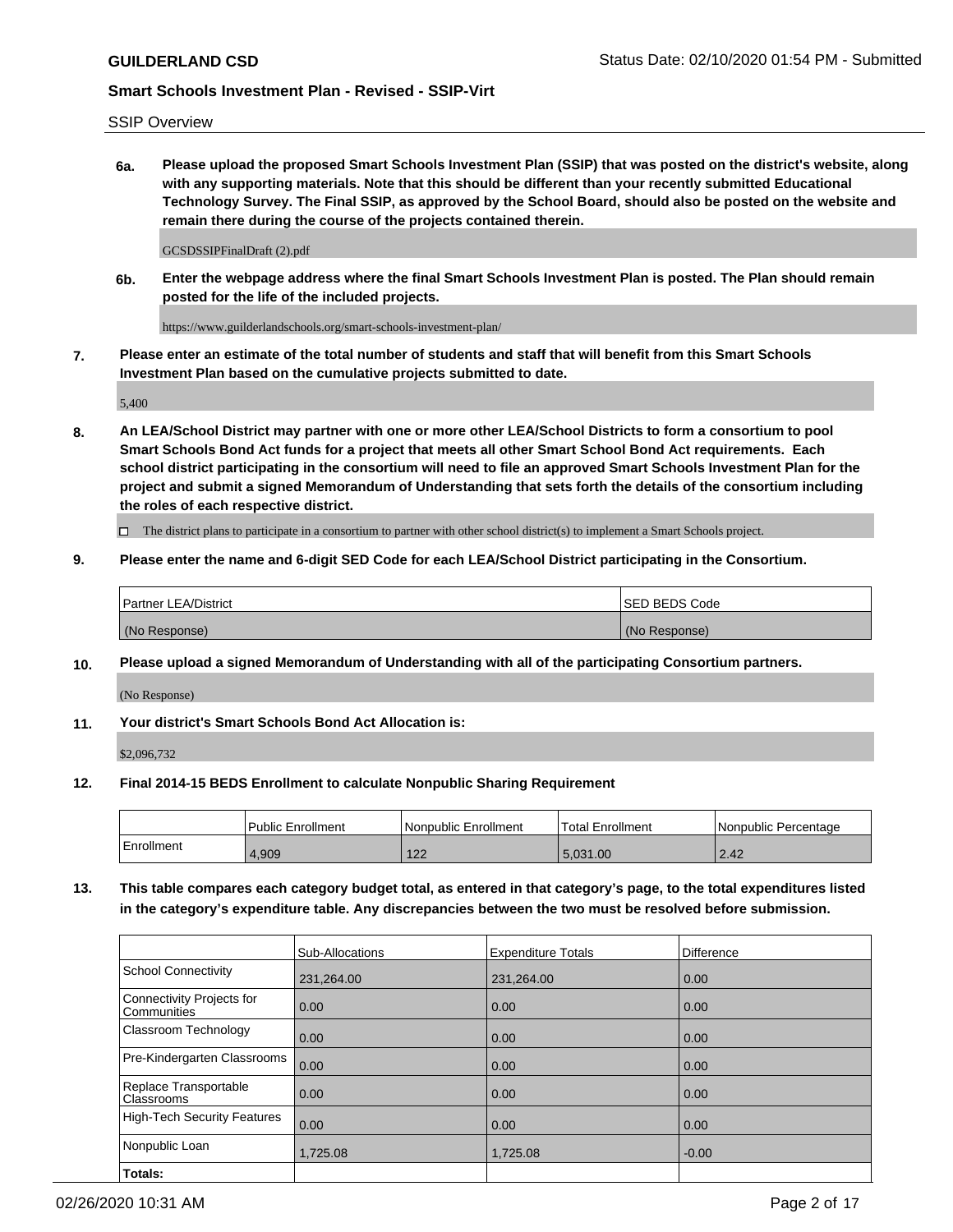SSIP Overview

| 232,989         | 232,989            | -0         |
|-----------------|--------------------|------------|
| Sub-Allocations | Expenditure Totals | Difference |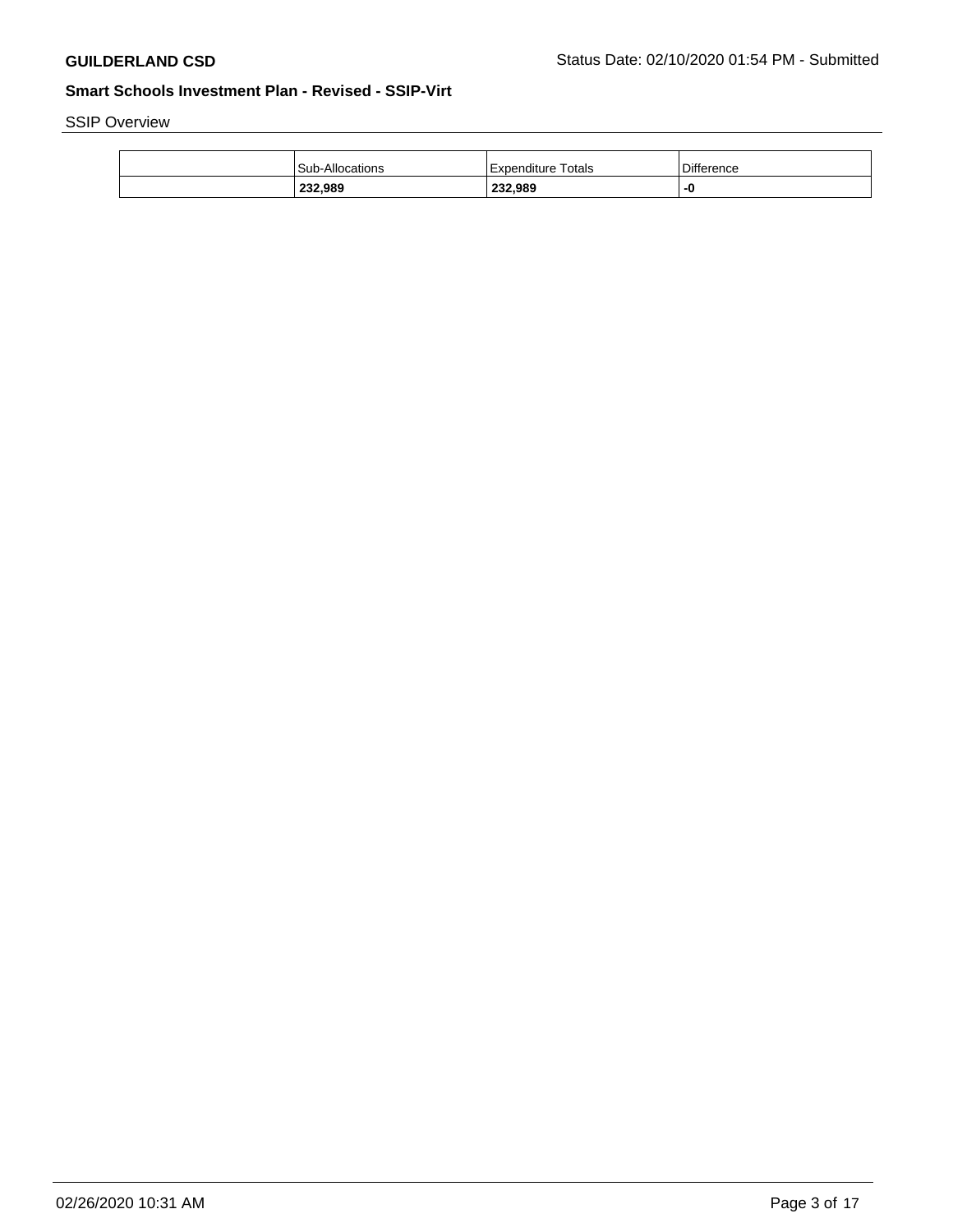School Connectivity

- **1. In order for students and faculty to receive the maximum benefit from the technology made available under the Smart Schools Bond Act, their school buildings must possess sufficient connectivity infrastructure to ensure that devices can be used during the school day. Smart Schools Investment Plans must demonstrate that:**
	- **• sufficient infrastructure that meets the Federal Communications Commission's 100 Mbps per 1,000 students standard currently exists in the buildings where new devices will be deployed, or**
	- **• is a planned use of a portion of Smart Schools Bond Act funds, or**
	- **• is under development through another funding source.**

**Smart Schools Bond Act funds used for technology infrastructure or classroom technology investments must increase the number of school buildings that meet or exceed the minimum speed standard of 100 Mbps per 1,000 students and staff within 12 months. This standard may be met on either a contracted 24/7 firm service or a "burstable" capability. If the standard is met under the burstable criteria, it must be:**

**1. Specifically codified in a service contract with a provider, and**

**2. Guaranteed to be available to all students and devices as needed, particularly during periods of high demand, such as computer-based testing (CBT) periods.**

## **Please describe how your district already meets or is planning to meet this standard within 12 months of plan submission.**

In the2016-17 school year, Guilderland CSD upgraded its infrastructure to support numerous technology-centered learning initiatives. The upgrading and expansion of this infrastructure havebeen priorities for the districtsince 2010 . In order to support this effort and be in compliance with required minimum speed standards, The district has increased bandwidth to 500 Mbps. The district also plans to increase to 600 Mbps within 12 months Our wi-fi coverage is excellent in all the school facilities. We do, however, look forward to theupgrade of some wireless networks to more current protocols.

- **1a. If a district believes that it will be impossible to meet this standard within 12 months, it may apply for a waiver of this requirement, as described on the Smart Schools website. The waiver must be filed and approved by SED prior to submitting this survey.**
	- $\Box$  By checking this box, you are certifying that the school district has an approved waiver of this requirement on file with the New York State Education Department.
- **2. Connectivity Speed Calculator (Required). If the district currently meets the required speed, enter "Currently Met" in the last box: Expected Date When Required Speed Will be Met.**

|                  | l Number of | Required Speed | Current Speed in | Expected Speed | <b>Expected Date</b>               |
|------------------|-------------|----------------|------------------|----------------|------------------------------------|
|                  | Students    | l in Mbps      | <b>Mbps</b>      | to be Attained | When Required                      |
|                  |             |                |                  |                | Within 12 Months Speed Will be Met |
| Calculated Speed | 4.909       | 490.90         | 500              | 600            | Currently met                      |

## **3. Describe how you intend to use Smart Schools Bond Act funds for high-speed broadband and/or wireless connectivity projects in school buildings.**

he Guilderland Central School District Smart Bond Investment Plan will focus on the enhancement of classroom technology. Following is the budget in the preliminary plan proposed by the Smart Schools Investment Plan Committee and presented to the Board of Education for initial approval. Proposed projects have been aligned with one of the four main categories for SSBA funding

Upgrades in connectivity will include:

- A. LAN Network Infrastructure and Management- Replace End-of-Life Network Switches
- B. Wireless Network Infrastructure
	- 1. Achieve full wireless saturation in all schools
	- 2. Upgrade access points to current wireless protocols

This particular project will maximize the use of student devices whereby specialized software packages and critical apps can be utilized on student Chromebooks and any other device connected to our network. This is most critical for our pre-engineering, music, technology education, and business programs.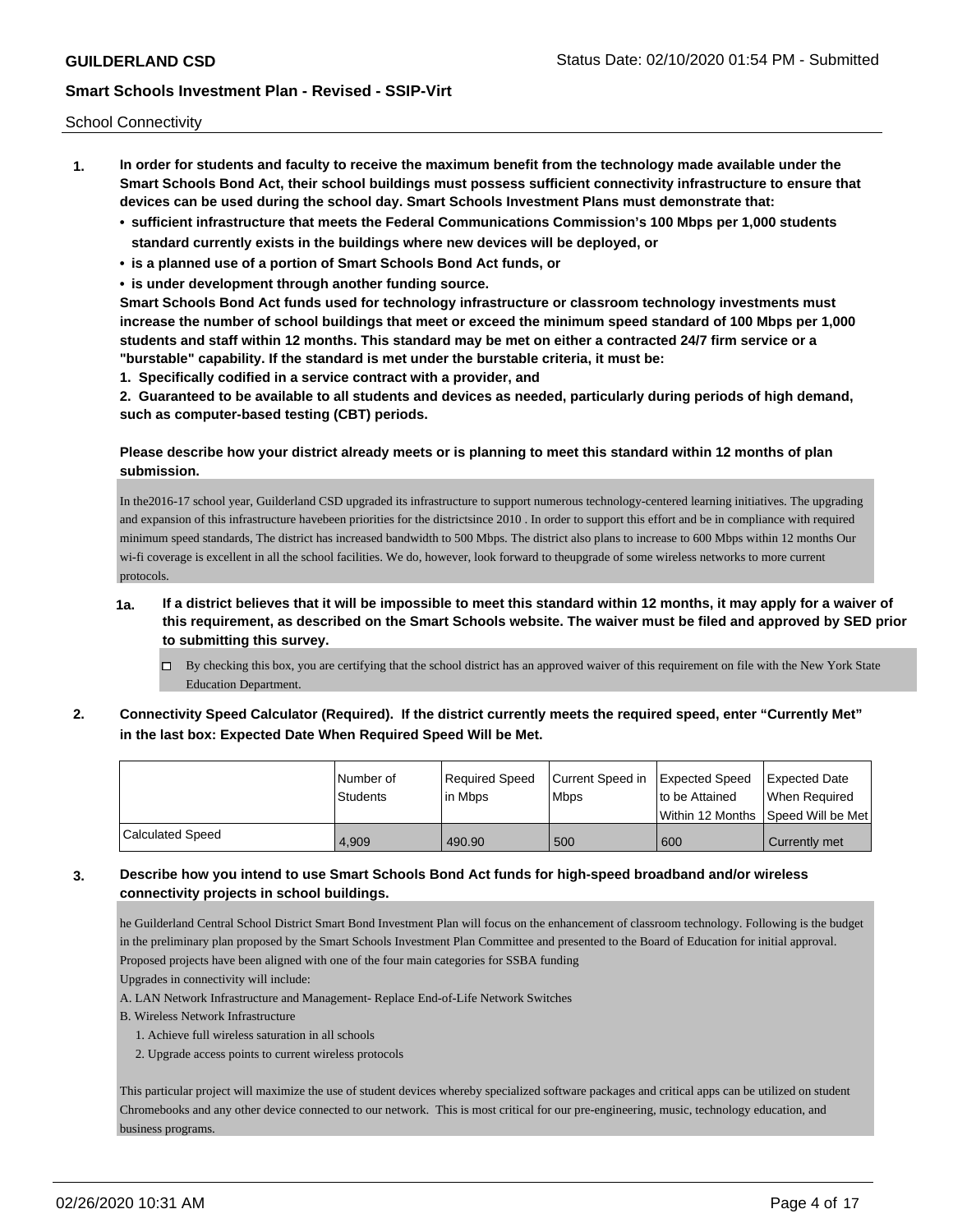School Connectivity

**4. Describe the linkage between the district's District Instructional Technology Plan and how the proposed projects will improve teaching and learning. (There should be a link between your response to this question and your responses to Question 1 in Section IV - NYSED Initiatives Alignment: "Explain how the district use of instructional technology will serve as a part of a comprehensive and sustained effort to support rigorous academic standards attainment and performance improvement for students."** 

**Your answer should also align with your answers to the questions in Section II - Strategic Technology Planning and the associated Action Steps in Section III - Action Plan.)**

TheGuilderland Central School District has, and will continue to, establish a fully-connected learning environment for all learners. To this extent, we will maintain a robust wireless infrastructure as the foundation for connection of district-provided devices (Chromebooks, iPads, laptops) and studentowned devices. Our goal is a 1:1 environment whereby students and teachers are able to connect at any point, to engage students and maximize learning. We have established a Google Apps for Education (GAFE) which has greatly enhanced efficiency in learning, collaboration, and the curation of content and information. Additionally, remote connectivity with experts in the field, universities, authors, other schools, and classes, etc. will extend learning experiences well beyond the walls of our classrooms.

The proposed project willensure that all technology-enhanced learning activities and opportunities can be facilitated without delay or obstruction caused by inadequate connectivity and infrastructure. Furthermore, enhanced infrastructure offers new opportunities to connect students with a global and academic community.

**5. If the district wishes to have students and staff access the Internet from wireless devices within the school building, or in close proximity to it, it must first ensure that it has a robust Wi-Fi network in place that has sufficient bandwidth to meet user demand.**

**Please describe how you have quantified this demand and how you plan to meet this demand.**

Thedistrict has worked closely with a consult to evaluate wireless connectivity in all sites and locations. Although we are very near full saturation, we look forward to achieving full saturation whereby access points are installed in all classrooms and common learning spaces. Additionally, we wish to upgrade to current standards and wireless protocols where necessary.

**6. Smart Schools plans with any expenditures in the School Connectivity category require a project number from the Office of Facilities Planning. Districts must submit an SSBA LOI and receive project numbers prior to submitting the SSIP. As indicated on the LOI, some projects may be eligible for a streamlined review and will not require a building permit.**

**Please indicate on a separate row each project number given to you by the Office of Facilities Planning.**

| Proiect Number       |  |
|----------------------|--|
| 01-06-08-02-7-999BA1 |  |

**7. Certain high-tech security and connectivity infrastructure projects may be eligible for an expedited review process as determined by the Office of Facilities Planning.**

**Was your project deemed eligible for streamlined review?**

Yes

**7a. Districts that choose the Streamlined Review Process will be required to certify that they have reviewed all installations with their licensed architect or engineer of record and provide that person's name and license number. The licensed professional must review the products and proposed method of installation prior to implementation and review the work during and after completion in order to affirm that the work was codecompliant, if requested.**

I certify that I have reviewed all installations with a licensed architect or engineer of record.

**8. Include the name and license number of the architect or engineer of record.**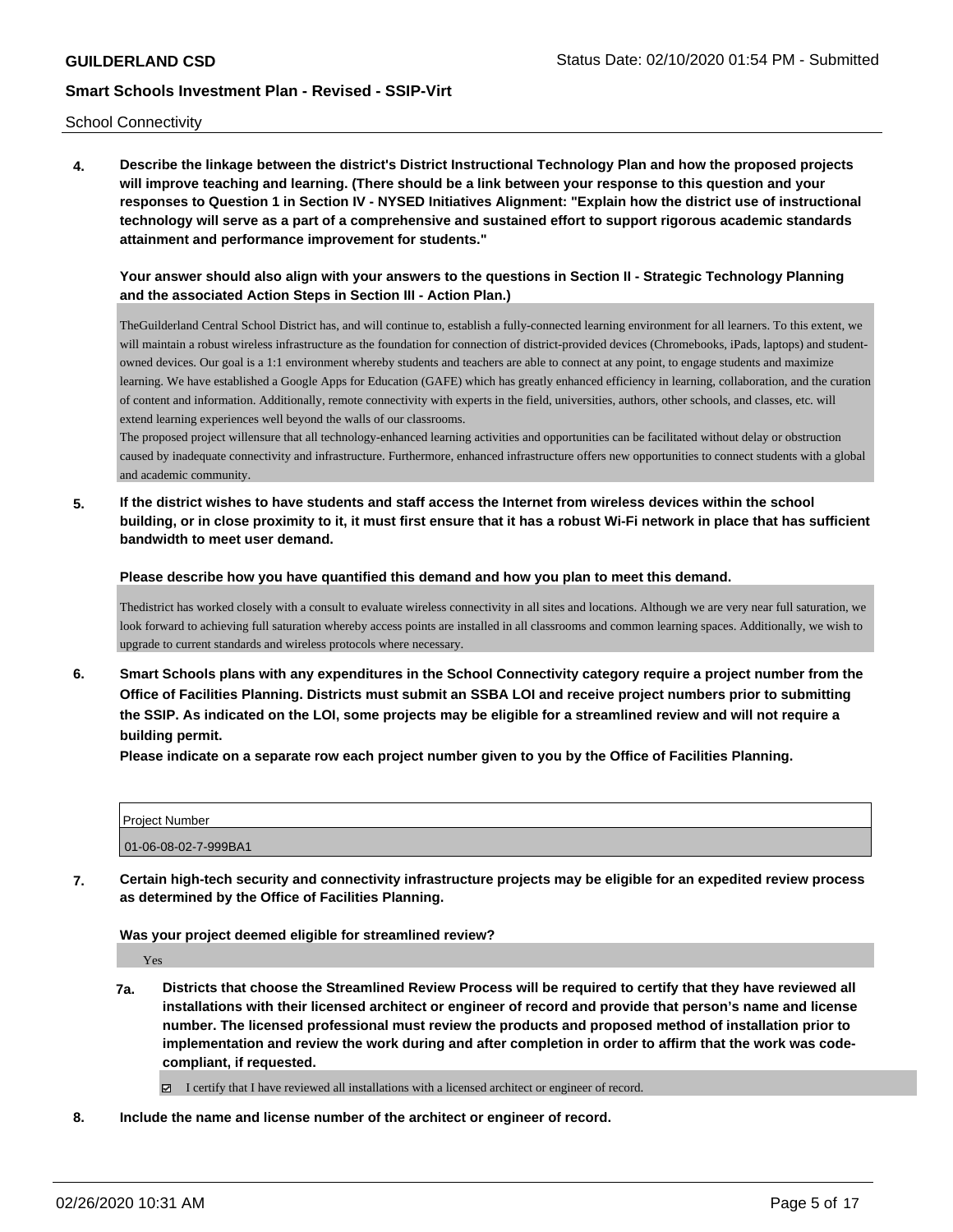School Connectivity

| Name               | License Number |
|--------------------|----------------|
|                    |                |
| Daniel D. Woodside | 28237          |

## **9. Public Expenditures – Loanable (Counts toward the nonpublic loan calculation)**

| Select the allowable expenditure type.<br>Repeat to add another item under each type. | <b>PUBLIC</b> Items to be<br>Purchased  | Quantity       | l Cost Per Item | <b>Total Cost</b> |
|---------------------------------------------------------------------------------------|-----------------------------------------|----------------|-----------------|-------------------|
| Network/Access Costs                                                                  | PowerEdgeR630Server(210-<br>ACXS)       | $\overline{4}$ | 12,500.00       | 50,000.00         |
| Network/Access Costs                                                                  | PowerEdgeR730xdServer(210   1<br>-ADBC) |                | 19,204.00       | 19,204.00         |
|                                                                                       |                                         | 5              | 31,704.00       | 69,204            |

# **10. Public Expenditures – Non-Loanable (Does not count toward nonpublic loan calculation)**

| Select the allowable expenditure<br>type.<br>Repeat to add another item under<br>each type. | <b>PUBLIC</b> Items to be purchased                                                                                | Quantity       | Cost per Item | Total Cost |
|---------------------------------------------------------------------------------------------|--------------------------------------------------------------------------------------------------------------------|----------------|---------------|------------|
| Network/Access Costs                                                                        | Academic vmware vcenter server 6<br>standard for Vsphere 6                                                         | $\overline{2}$ | 3,166.00      | 6,332.00   |
| Network/Access Costs                                                                        | <b>Academic VMware Site</b><br>RecoveryManager6Standard(25<br>VMPack)                                              | 1              | 2,574.00      | 2,574.00   |
| <b>Network/Access Costs</b>                                                                 | <b>Academic Production license for</b><br><b>VMware</b>                                                            | $\overline{4}$ | 1,647.00      | 6,588.00   |
| <b>Network/Access Costs</b>                                                                 | <b>SS-A Academic Production license</b><br>forVMwareSite<br>RecoveryManager6Standard(25VMPa<br>ck)for3years        | $\mathbf{1}$   | 3,219.00      | 3,219.00   |
| <b>Network/Access Costs</b>                                                                 | AcademicProductionlicens for<br>VMwarevSphere<br>6Standardfor1processorfor3year                                    | $\overline{4}$ | 853.00        | 3,412.00   |
| <b>Connections/Components</b>                                                               | C2G10mLC-<br>LC10Gb50/125OM3DuplexMultimodeP<br>VC FiberOpticCable-Aqua-patchcable-<br>33ft-aqua                   | 16             | 26.00         | 416.00     |
| Connections/Components                                                                      | Professional installation and<br>configuration                                                                     | 1              | 25,500.00     | 25,500.00  |
| <b>Network/Access Costs</b>                                                                 | DiskCapacity:Raw:20TB,Useable:14.0<br>TB.7TBFull \$16,392.86.<br>SecondarySite, repositoryonly (offsiteba<br>ckup) | $\mathbf{1}$   | 16,393.00     | 16,393.00  |
| <b>Network/Access Costs</b>                                                                 | AcademicVMwarevSphere6Standardfo<br>r1processor                                                                    | 2              | 526.00        | 1,052.00   |
| Network/Access Costs                                                                        | AcademicProduction license for<br><b>VMware</b>                                                                    | $\overline{4}$ | 1.318.00      | 5,272.00   |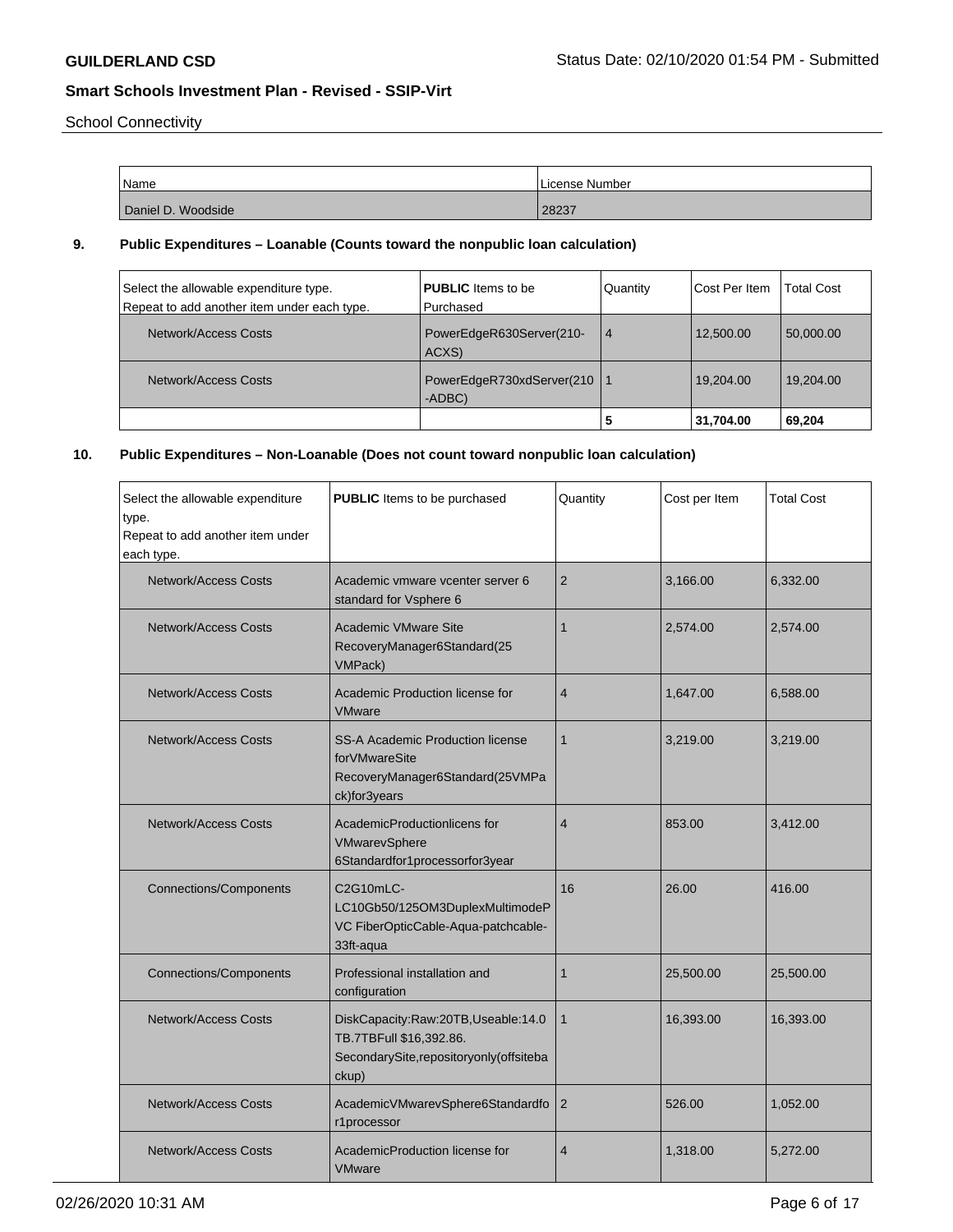School Connectivity

| Select the allowable expenditure<br>type.<br>Repeat to add another item under<br>each type. | Quantity<br><b>PUBLIC</b> Items to be purchased                                                                                              |                | Cost per Item | <b>Total Cost</b> |
|---------------------------------------------------------------------------------------------|----------------------------------------------------------------------------------------------------------------------------------------------|----------------|---------------|-------------------|
|                                                                                             | VirtualSAN6Standardfor1processorfor3<br>years                                                                                                |                |               |                   |
| <b>Network/Access Costs</b>                                                                 | AcademicProduction license for<br><b>VMwarevCenter</b><br>Server6StandardforvSphere6(PerInsta<br>nce)for3year                                | $\mathbf{1}$   | 3,958.00      | 3,958.00          |
| <b>Network/Access Costs</b>                                                                 | VeeamBackup&ReplicationEnterprisef<br>orVMware                                                                                               | $\mathbf{1}$   | 1,305.00      | 1,305.00          |
| Network/Access Costs                                                                        | AcademicVMwarevSphere6Standardfo<br>r1processor/licenseMwarevSphere<br>6Standardfor1processorfor3year                                        | $\overline{4}$ | 527.00        | 2,108.00          |
| Network/Access Costs                                                                        | 2Nexus92160YC-Xwith8QSFP-40G-<br>SR-BD                                                                                                       | $\mathbf{1}$   | 23,586.00     | 23,586.00         |
| Network/Access Costs                                                                        | 3YRSNTC24X7X4Nexus9396PX<br>bundlePID                                                                                                        | $\overline{2}$ | 4,217.00      | 8,434.00          |
| Network/Access Costs                                                                        | 10GBASE-SRSFPModule                                                                                                                          | 16             | 665.00        | 10,640.00         |
| <b>Network/Access Costs</b>                                                                 | Hardware for<br>DiskCapacity:Raw:32TB,Useable:26T<br><b>B.13TBFull</b>                                                                       | $\mathbf{1}$   | 23,142.00     | 23,142.00         |
| Network/Access Costs                                                                        | 10GigabitEthernetDualPortSFP+Optic<br>alOptionforall<br>ExaGridmodelsexceptfortheEX2000.In<br>cludestwo qualifiedSFP+short-<br>rangeModules. | $\mathbf{1}$   | 1,736.00      | 1,736.00          |
| <b>Network/Access Costs</b>                                                                 | Hardware for<br>DiskCapacity:Raw:20TB,Useable:14.0<br>TB.7TBFull \$16,392.86.<br>SecondarySite, repositoryonly (offsiteba<br>ckup)           | $\mathbf{1}$   | 16,393.00     | 16,393.00         |
|                                                                                             |                                                                                                                                              | 64             | 130.751.00    | 162,060           |

## **11. Final 2014-15 BEDS Enrollment to calculate Nonpublic Sharing Requirement (no changes allowed.)**

|            | <b>Public Enrollment</b> | Nonpublic Enrollment | <b>Total Enrollment</b> | Nonpublic Percentage |
|------------|--------------------------|----------------------|-------------------------|----------------------|
| Enrollment | +.909                    | 122<br>▗▃▁           | 5,031.00                | 2.42                 |

# **12. Total Public Budget - Loanable (Counts toward the nonpublic loan calculation)**

|                                               | Public Allocations | <b>Estimated Nonpublic Loan</b><br>Amount | <b>Estimated Total Sub-Allocations</b> |
|-----------------------------------------------|--------------------|-------------------------------------------|----------------------------------------|
| Network/Access Costs                          | 69,204.00          | 1,725.08                                  | 70,929.08                              |
| School Internal Connections and<br>Components | 0.00               | 0.00                                      | 0.00                                   |
| Other                                         | 0.00               | 0.00                                      | 0.00                                   |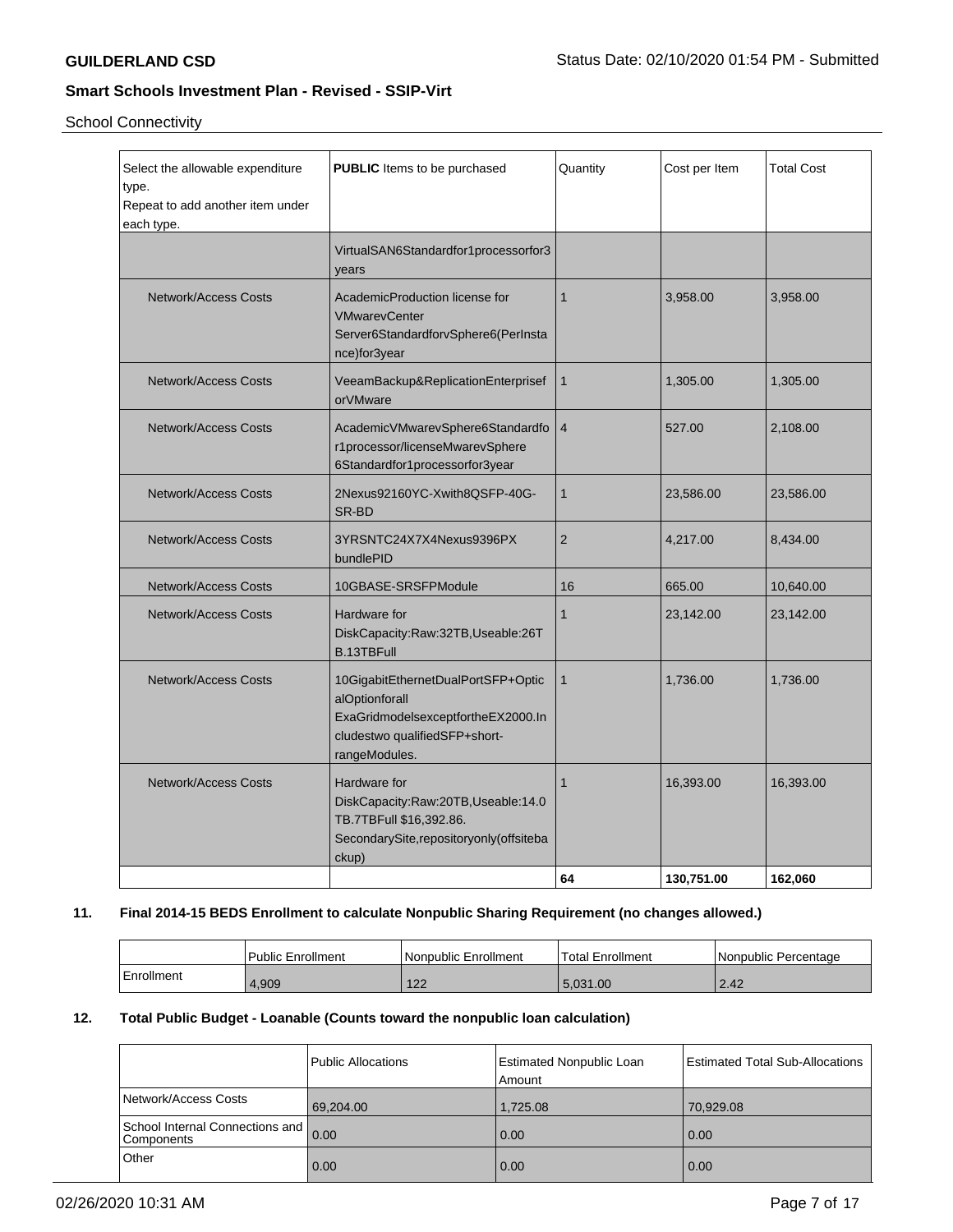School Connectivity

|         | Public Allocations | Estimated Nonpublic Loan<br>Amount | Estimated Total Sub-Allocations |
|---------|--------------------|------------------------------------|---------------------------------|
| Totals: | 69,204.00          | 1,725                              | 70,929                          |

# **13. Total Public Budget – Non-Loanable (Does not count toward the nonpublic loan calculation)**

|                                                   | Sub-          |
|---------------------------------------------------|---------------|
|                                                   | Allocation    |
| Network/Access Costs                              | 136,144.00    |
| Outside Plant Costs                               | (No Response) |
| <b>School Internal Connections and Components</b> | 25,916.00     |
| <b>Professional Services</b>                      | (No Response) |
| Testing                                           | (No Response) |
| <b>Other Upfront Costs</b>                        | (No Response) |
| <b>Other Costs</b>                                | (No Response) |
| Totals:                                           | 162,060.00    |

### **14. School Connectivity Totals**

|                          | Total Sub-Allocations |
|--------------------------|-----------------------|
| Total Loanable Items     | 70,929.08             |
| Total Non-Ioanable Items | 162,060.00            |
| <b>Totals:</b>           | 232,989               |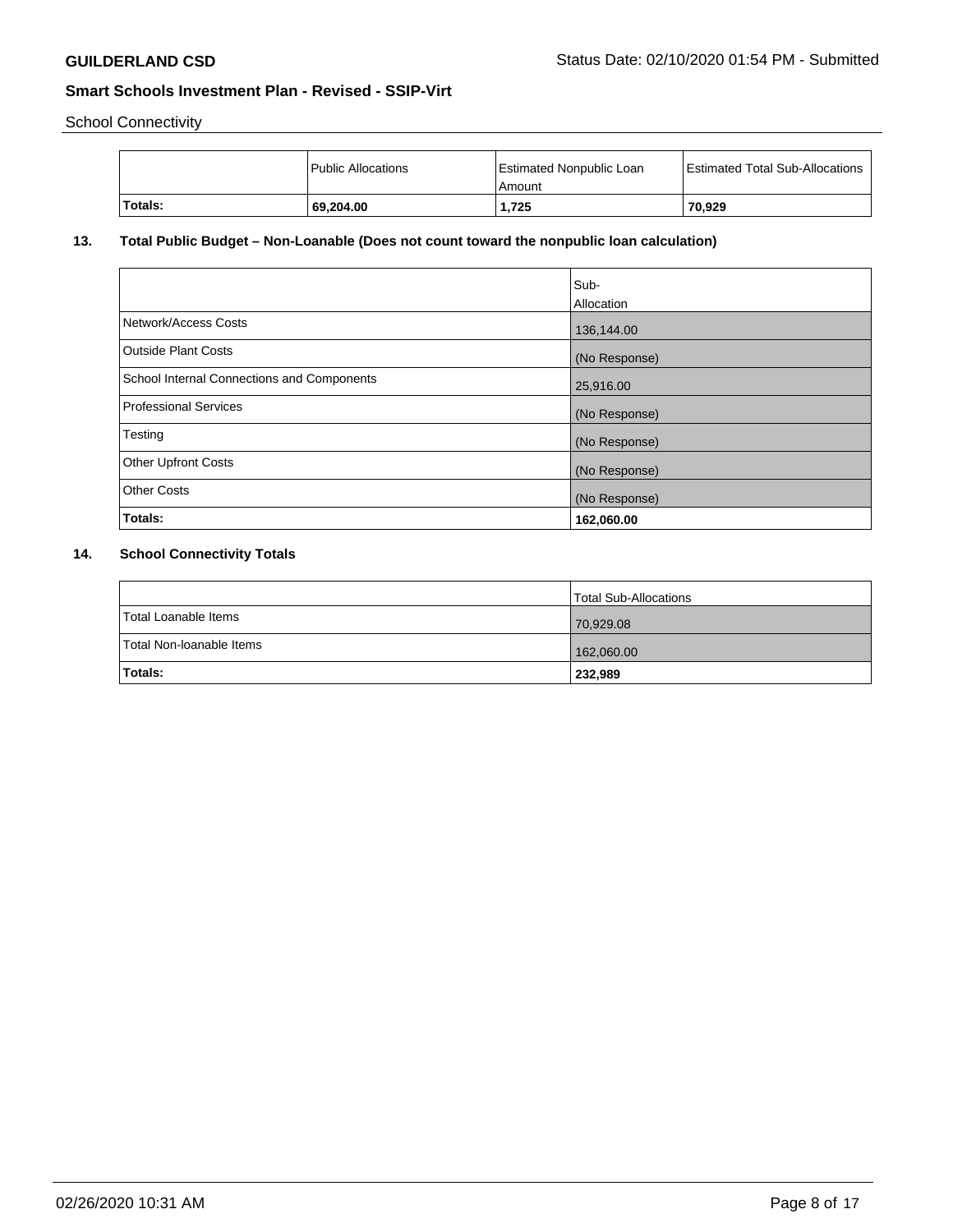Community Connectivity (Broadband and Wireless)

**1. Describe how you intend to use Smart Schools Bond Act funds for high-speed broadband and/or wireless connectivity projects in the community.**

(No Response)

**2. Please describe how the proposed project(s) will promote student achievement and increase student and/or staff access to the Internet in a manner that enhances student learning and/or instruction outside of the school day and/or school building.**

(No Response)

**3. Community connectivity projects must comply with all the necessary local building codes and regulations (building and related permits are not required prior to plan submission).**

 $\Box$  I certify that we will comply with all the necessary local building codes and regulations.

**4. Please describe the physical location of the proposed investment.**

(No Response)

**5. Please provide the initial list of partners participating in the Community Connectivity Broadband Project, along with their Federal Tax Identification (Employer Identification) number.**

| <b>Project Partners</b> | l Federal ID # |
|-------------------------|----------------|
| (No Response)           | (No Response)  |

**6. Please detail the type, quantity, per unit cost and total cost of the eligible items under each sub-category.**

| Select the allowable expenditure | Item to be purchased | Quantity      | Cost per Item | <b>Total Cost</b> |
|----------------------------------|----------------------|---------------|---------------|-------------------|
| type.                            |                      |               |               |                   |
| Repeat to add another item under |                      |               |               |                   |
| each type.                       |                      |               |               |                   |
| (No Response)                    | (No Response)        | (No Response) | (No Response) | 0.00              |
|                                  |                      | o             | 0.00          |                   |

**7. If you are submitting an allocation for Community Connectivity, complete this table.**

**Note that the calculated Total at the bottom of the table must equal the Total allocation for this category that you entered in the SSIP Overview overall budget.**

|                                    | Sub-Allocation |
|------------------------------------|----------------|
| Network/Access Costs               | (No Response)  |
| Outside Plant Costs                | (No Response)  |
| <b>Tower Costs</b>                 | (No Response)  |
| <b>Customer Premises Equipment</b> | (No Response)  |
| <b>Professional Services</b>       | (No Response)  |
| Testing                            | (No Response)  |
| <b>Other Upfront Costs</b>         | (No Response)  |
| <b>Other Costs</b>                 | (No Response)  |
| Totals:                            | 0.00           |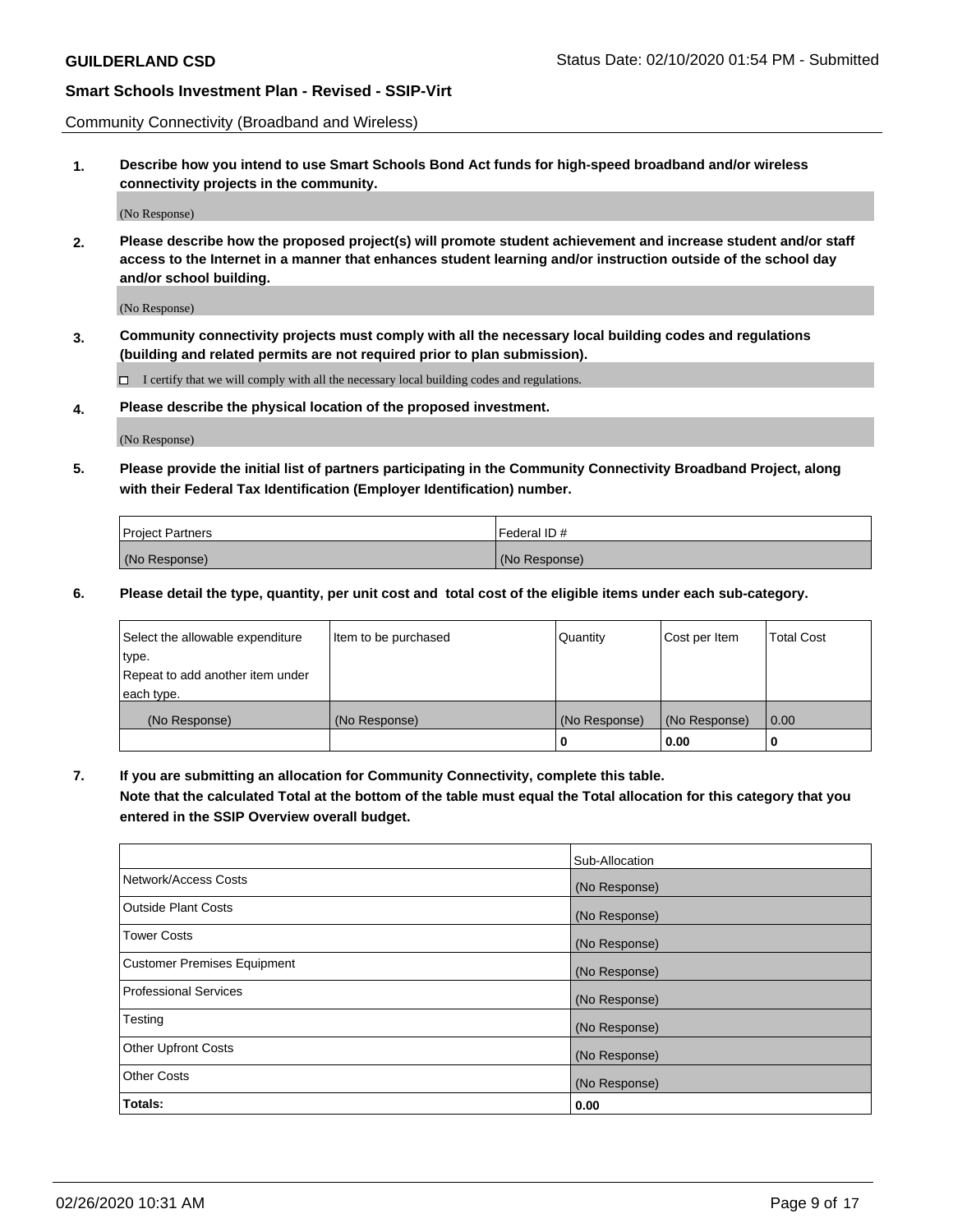#### Classroom Learning Technology

**1. In order for students and faculty to receive the maximum benefit from the technology made available under the Smart Schools Bond Act, their school buildings must possess sufficient connectivity infrastructure to ensure that devices can be used during the school day. Smart Schools Investment Plans must demonstrate that sufficient infrastructure that meets the Federal Communications Commission's 100 Mbps per 1,000 students standard currently exists in the buildings where new devices will be deployed, or is a planned use of a portion of Smart Schools Bond Act funds, or is under development through another funding source. Smart Schools Bond Act funds used for technology infrastructure or classroom technology investments must increase the number of school buildings that meet or exceed the minimum speed standard of 100 Mbps per 1,000 students and staff within 12 months. This standard may be met on either a contracted 24/7 firm service or a "burstable" capability. If the standard is met under the burstable criteria, it must be:**

**1. Specifically codified in a service contract with a provider, and**

**2. Guaranteed to be available to all students and devices as needed, particularly during periods of high demand, such as computer-based testing (CBT) periods.**

**Please describe how your district already meets or is planning to meet this standard within 12 months of plan submission.**

(No Response)

- **1a. If a district believes that it will be impossible to meet this standard within 12 months, it may apply for a waiver of this requirement, as described on the Smart Schools website. The waiver must be filed and approved by SED prior to submitting this survey.**
	- By checking this box, you are certifying that the school district has an approved waiver of this requirement on file with the New York State Education Department.
- **2. Connectivity Speed Calculator (Required). If the district currently meets the required speed, enter "Currently Met" in the last box: Expected Date When Required Speed Will be Met.**

|                  | l Number of     | Required Speed | Current Speed in | <b>Expected Speed</b> | <b>Expected Date</b>                |
|------------------|-----------------|----------------|------------------|-----------------------|-------------------------------------|
|                  | <b>Students</b> | l in Mbps      | l Mbps           | to be Attained        | When Required                       |
|                  |                 |                |                  |                       | Within 12 Months  Speed Will be Met |
| Calculated Speed | (No Response)   | 0.00           | (No Response)    | l (No Response)       | (No Response)                       |

**3. If the district wishes to have students and staff access the Internet from wireless devices within the school building, or in close proximity to it, it must first ensure that it has a robust Wi-Fi network in place that has sufficient bandwidth to meet user demand.**

**Please describe how you have quantified this demand and how you plan to meet this demand.**

(No Response)

**4. All New York State public school districts are required to complete and submit an Instructional Technology Plan survey to the New York State Education Department in compliance with Section 753 of the Education Law and per Part 100.12 of the Commissioner's Regulations.**

**Districts that include educational technology purchases as part of their Smart Schools Investment Plan must have a submitted and approved Instructional Technology Plan survey on file with the New York State Education Department.**

- By checking this box, you are certifying that the school district has an approved Instructional Technology Plan survey on file with the New York State Education Department.
- **5. Describe the devices you intend to purchase and their compatibility with existing or planned platforms or systems. Specifically address the adequacy of each facility's electrical, HVAC and other infrastructure necessary to install and support the operation of the planned technology.**

(No Response)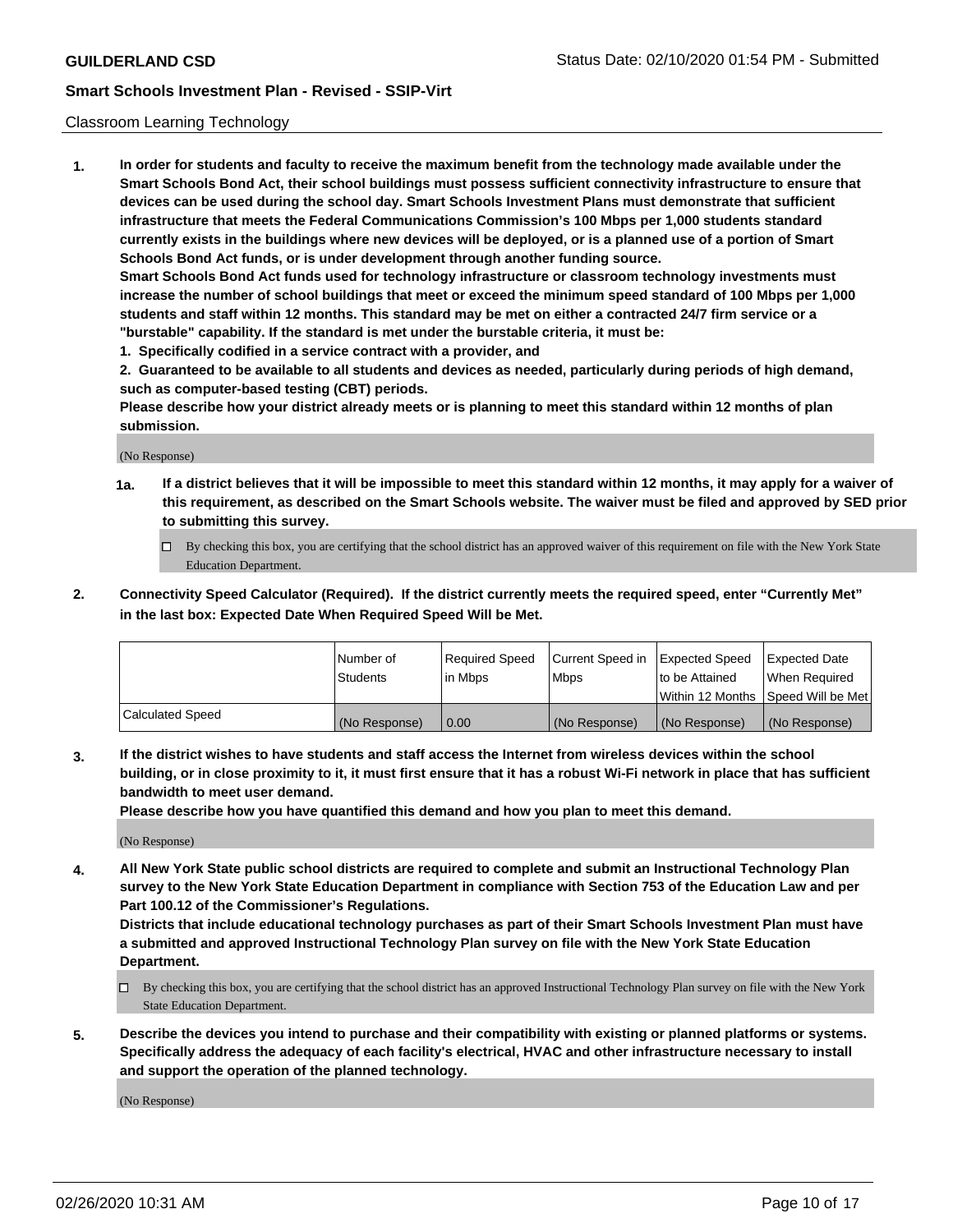#### Classroom Learning Technology

- **6. Describe how the proposed technology purchases will:**
	- **> enhance differentiated instruction;**
	- **> expand student learning inside and outside the classroom;**
	- **> benefit students with disabilities and English language learners; and**
	- **> contribute to the reduction of other learning gaps that have been identified within the district.**

**The expectation is that districts will place a priority on addressing the needs of students who struggle to succeed in a rigorous curriculum. Responses in this section should specifically address this concern and align with the district's Instructional Technology Plan (in particular Question 2 of E. Curriculum and Instruction: "Does the district's instructional technology plan address the needs of students with disabilities to ensure equitable access to instruction, materials and assessments?" and Question 3 of the same section: "Does the district's instructional technology plan address the provision of assistive technology specifically for students with disabilities to ensure access to and participation in the general curriculum?")**

**In addition, describe how the district ensures equitable access to instruction, materials and assessments and participation in the general curriculum for both SWD and English Language Learners/Multilingual Learners (ELL/MLL) students.**

(No Response)

**7. Where appropriate, describe how the proposed technology purchases will enhance ongoing communication with parents and other stakeholders and help the district facilitate technology-based regional partnerships, including distance learning and other efforts.**

(No Response)

**8. Describe the district's plan to provide professional development to ensure that administrators, teachers and staff can employ the technology purchased to enhance instruction successfully.**

**Note: This response should be aligned and expanded upon in accordance with your district's response to Question 1 of F. Professional Development of your Instructional Technology Plan: "Please provide a summary of professional development offered to teachers and staff, for the time period covered by this plan, to support technology to enhance teaching and learning. Please include topics, audience and method of delivery within your summary."**

(No Response)

- **9. Districts must contact one of the SUNY/CUNY teacher preparation programs listed on the document on the left side of the page that supplies the largest number of the district's new teachers to request advice on innovative uses and best practices at the intersection of pedagogy and educational technology.**
	- By checking this box, you certify that you have contacted the SUNY/CUNY teacher preparation program that supplies the largest number of your new teachers to request advice on these issues.
	- **9a. Please enter the name of the SUNY or CUNY Institution that you contacted.**

(No Response)

**9b. Enter the primary Institution phone number.**

(No Response)

**9c. Enter the name of the contact person with whom you consulted and/or will be collaborating with on innovative uses of technology and best practices.**

(No Response)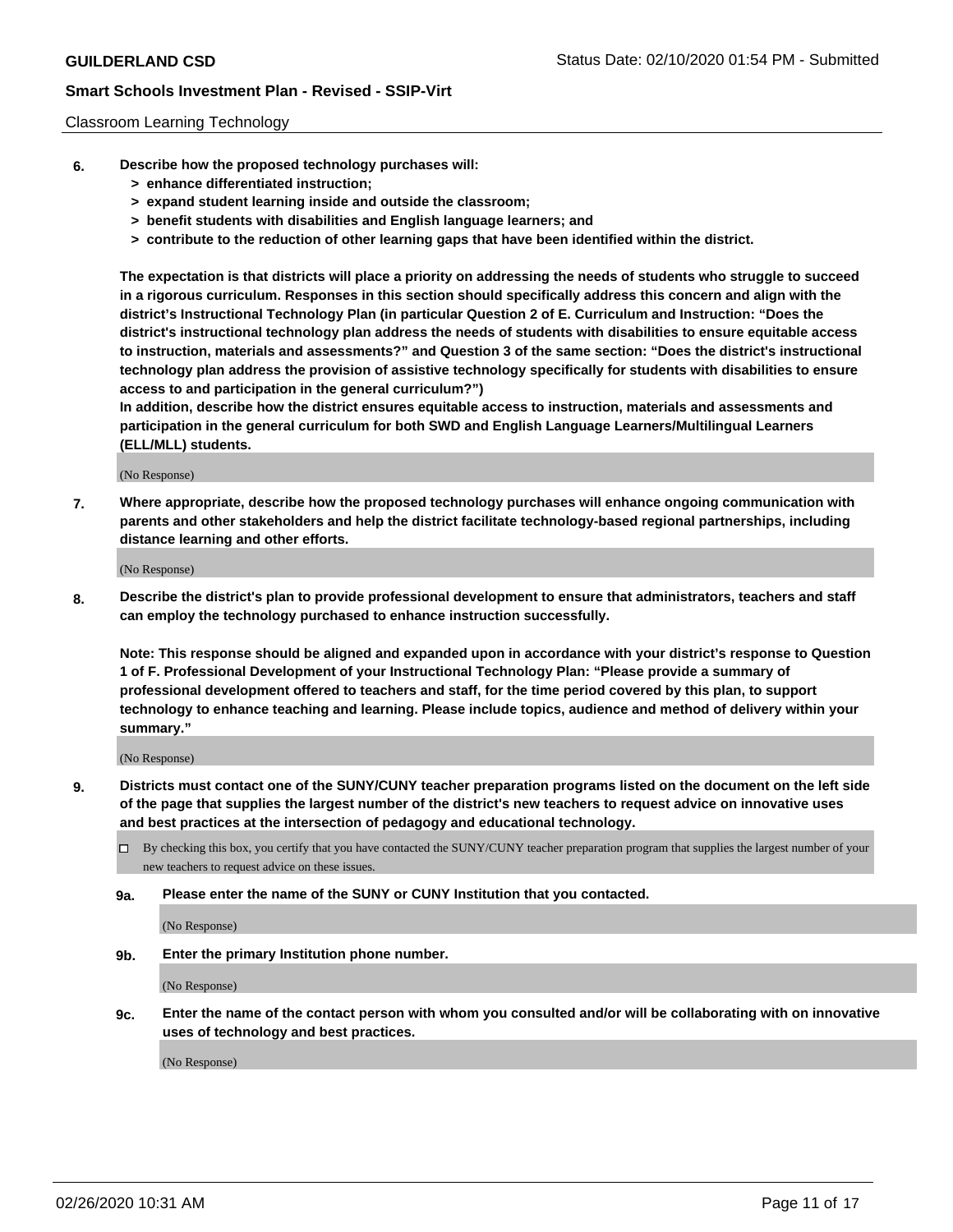#### Classroom Learning Technology

**10. To ensure the sustainability of technology purchases made with Smart Schools funds, districts must demonstrate a long-term plan to maintain and replace technology purchases supported by Smart Schools Bond Act funds. This sustainability plan shall demonstrate a district's capacity to support recurring costs of use that are ineligible for Smart Schools Bond Act funding such as device maintenance, technical support, Internet and wireless fees, maintenance of hotspots, staff professional development, building maintenance and the replacement of incidental items. Further, such a sustainability plan shall include a long-term plan for the replacement of purchased devices and equipment at the end of their useful life with other funding sources.**

 $\Box$  By checking this box, you certify that the district has a sustainability plan as described above.

**11. Districts must ensure that devices purchased with Smart Schools Bond funds will be distributed, prepared for use, maintained and supported appropriately. Districts must maintain detailed device inventories in accordance with generally accepted accounting principles.**

By checking this box, you certify that the district has a distribution and inventory management plan and system in place.

#### **12. Please detail the type, quantity, per unit cost and total cost of the eligible items under each sub-category.**

| Select the allowable expenditure<br>type.      | Item to be Purchased | Quantity      | Cost per Item | <b>Total Cost</b> |
|------------------------------------------------|----------------------|---------------|---------------|-------------------|
| Repeat to add another item under<br>each type. |                      |               |               |                   |
| (No Response)                                  | (No Response)        | (No Response) | (No Response) | 0.00              |
|                                                |                      |               | 0.00          |                   |

### **13. Final 2014-15 BEDS Enrollment to calculate Nonpublic Sharing Requirement (no changes allowed.)**

|              | l Public Enrollment | Nonpublic Enrollment | <b>Total Enrollment</b> | Nonpublic<br>l Percentage |
|--------------|---------------------|----------------------|-------------------------|---------------------------|
| l Enrollment | 4.909               | 122                  | 5.031.00                | 2.42                      |

## **14. If you are submitting an allocation for Classroom Learning Technology complete this table.**

|                         | Public School Sub-Allocation | <b>Estimated Nonpublic Loan</b><br>Amount<br>(Based on Percentage Above) | Estimated Total Public and<br>Nonpublic Sub-Allocation |
|-------------------------|------------------------------|--------------------------------------------------------------------------|--------------------------------------------------------|
| Interactive Whiteboards | (No Response)                | 0.00                                                                     | 0.00                                                   |
| Computer Servers        | (No Response)                | 0.00                                                                     | 0.00                                                   |
| Desktop Computers       | (No Response)                | 0.00                                                                     | 0.00                                                   |
| <b>Laptop Computers</b> | (No Response)                | 0.00                                                                     | 0.00                                                   |
| <b>Tablet Computers</b> | (No Response)                | 0.00                                                                     | 0.00                                                   |
| Other Costs             | (No Response)                | 0.00                                                                     | 0.00                                                   |
| Totals:                 | 0.00                         | 0                                                                        | 0                                                      |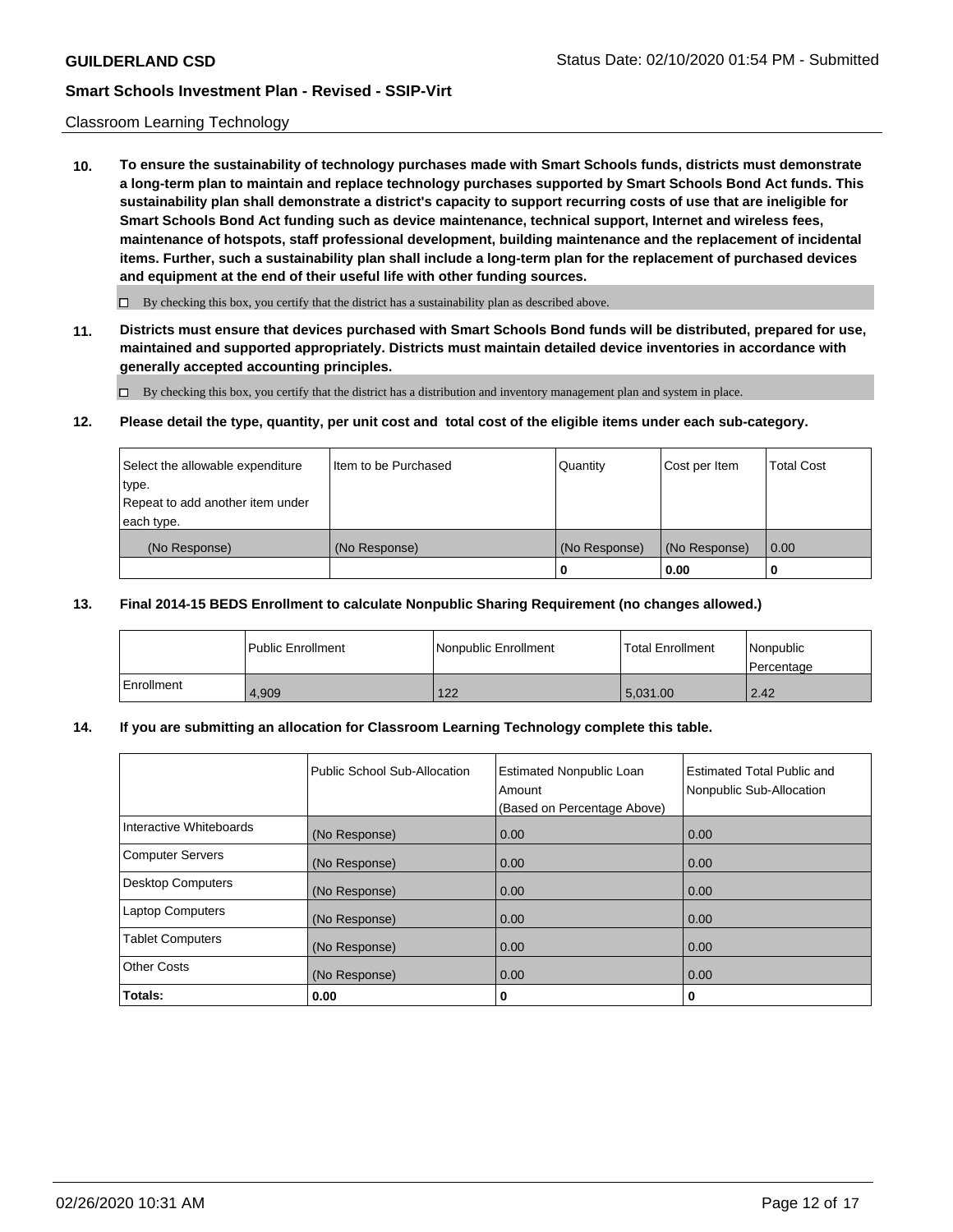#### Pre-Kindergarten Classrooms

**1. Provide information regarding how and where the district is currently serving pre-kindergarten students and justify the need for additional space with enrollment projections over 3 years.**

(No Response)

- **2. Describe the district's plan to construct, enhance or modernize education facilities to accommodate prekindergarten programs. Such plans must include:**
	- **Specific descriptions of what the district intends to do to each space;**
	- **An affirmation that new pre-kindergarten classrooms will contain a minimum of 900 square feet per classroom;**
	- **The number of classrooms involved;**
	- **The approximate construction costs per classroom; and**
	- **Confirmation that the space is district-owned or has a long-term lease that exceeds the probable useful life of the improvements.**

(No Response)

**3. Smart Schools Bond Act funds may only be used for capital construction costs. Describe the type and amount of additional funds that will be required to support ineligible ongoing costs (e.g. instruction, supplies) associated with any additional pre-kindergarten classrooms that the district plans to add.**

(No Response)

**4. All plans and specifications for the erection, repair, enlargement or remodeling of school buildings in any public school district in the State must be reviewed and approved by the Commissioner. Districts that plan capital projects using their Smart Schools Bond Act funds will undergo a Preliminary Review Process by the Office of Facilities Planning.**

**Please indicate on a separate row each project number given to you by the Office of Facilities Planning.**

| Project Number |  |
|----------------|--|
| (No Response)  |  |
|                |  |

**5. Please detail the type, quantity, per unit cost and total cost of the eligible items under each sub-category.**

| Select the allowable expenditure | Item to be purchased | Quantity      | Cost per Item | <b>Total Cost</b> |
|----------------------------------|----------------------|---------------|---------------|-------------------|
| type.                            |                      |               |               |                   |
| Repeat to add another item under |                      |               |               |                   |
| each type.                       |                      |               |               |                   |
| (No Response)                    | (No Response)        | (No Response) | (No Response) | 0.00              |
|                                  |                      | U             | 0.00          |                   |

**6. If you have made an allocation for Pre-Kindergarten Classrooms, complete this table. Note that the calculated Total at the bottom of the table must equal the Total allocation for this category that you entered in the SSIP Overview overall budget.**

|                                          | Sub-Allocation |
|------------------------------------------|----------------|
| Construct Pre-K Classrooms               | (No Response)  |
| Enhance/Modernize Educational Facilities | (No Response)  |
| <b>Other Costs</b>                       | (No Response)  |
| Totals:                                  | 0.00           |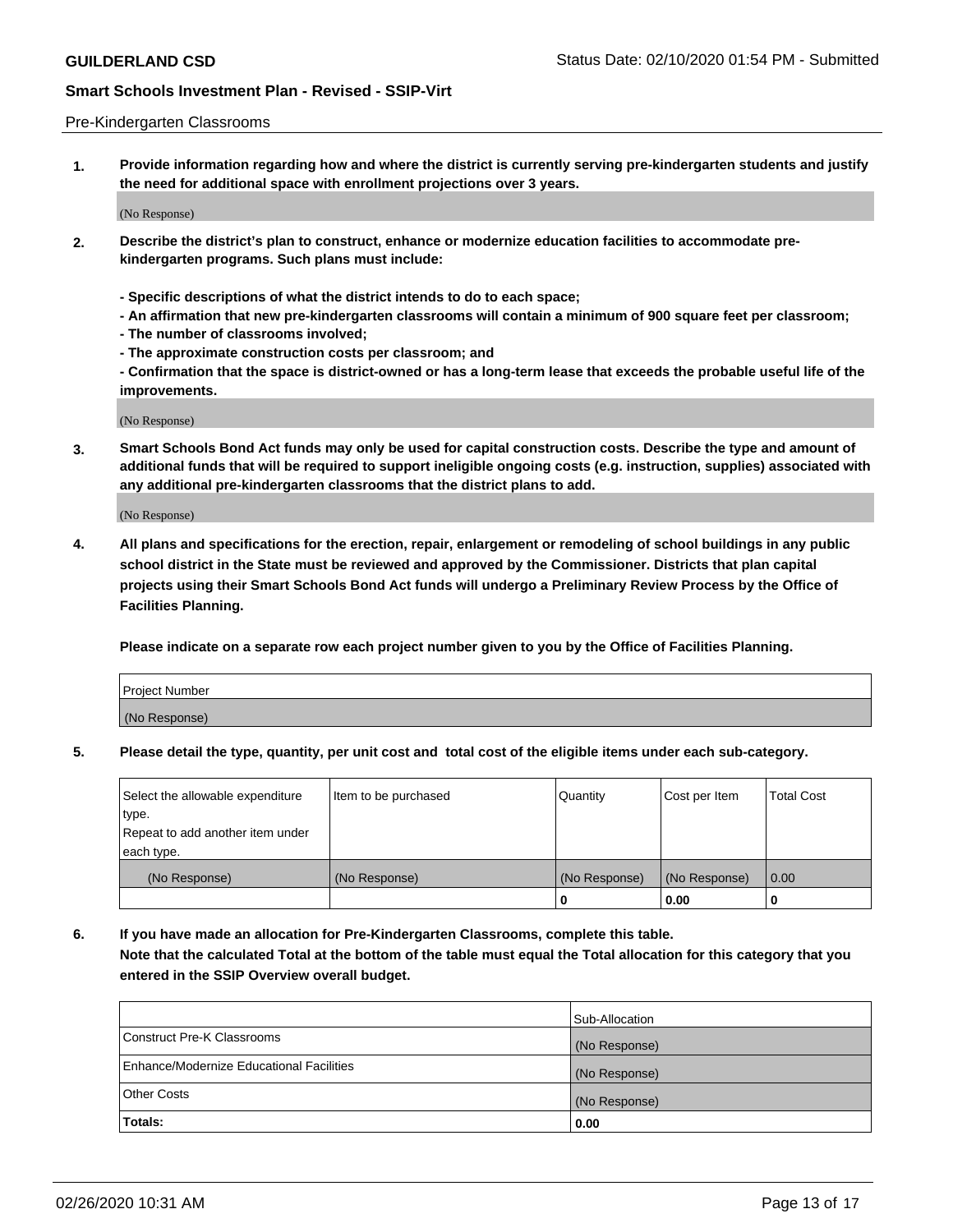Replace Transportable Classrooms

**1. Describe the district's plan to construct, enhance or modernize education facilities to provide high-quality instructional space by replacing transportable classrooms.**

(No Response)

**2. All plans and specifications for the erection, repair, enlargement or remodeling of school buildings in any public school district in the State must be reviewed and approved by the Commissioner. Districts that plan capital projects using their Smart Schools Bond Act funds will undergo a Preliminary Review Process by the Office of Facilities Planning.**

**Please indicate on a separate row each project number given to you by the Office of Facilities Planning.**

| Project Number |  |
|----------------|--|
|                |  |
|                |  |
|                |  |
| (No Response)  |  |
|                |  |
|                |  |

**3. For large projects that seek to blend Smart Schools Bond Act dollars with other funds, please note that Smart Schools Bond Act funds can be allocated on a pro rata basis depending on the number of new classrooms built that directly replace transportable classroom units.**

**If a district seeks to blend Smart Schools Bond Act dollars with other funds describe below what other funds are being used and what portion of the money will be Smart Schools Bond Act funds.**

(No Response)

**4. Please detail the type, quantity, per unit cost and total cost of the eligible items under each sub-category.**

| Select the allowable expenditure | Item to be purchased | Quantity      | Cost per Item | Total Cost |
|----------------------------------|----------------------|---------------|---------------|------------|
| ∣type.                           |                      |               |               |            |
| Repeat to add another item under |                      |               |               |            |
| each type.                       |                      |               |               |            |
| (No Response)                    | (No Response)        | (No Response) | (No Response) | 0.00       |
|                                  |                      | u             | 0.00          |            |

**5. If you have made an allocation for Replace Transportable Classrooms, complete this table. Note that the calculated Total at the bottom of the table must equal the Total allocation for this category that you entered in the SSIP Overview overall budget.**

|                                                | Sub-Allocation |
|------------------------------------------------|----------------|
| Construct New Instructional Space              | (No Response)  |
| Enhance/Modernize Existing Instructional Space | (No Response)  |
| Other Costs                                    | (No Response)  |
| Totals:                                        | 0.00           |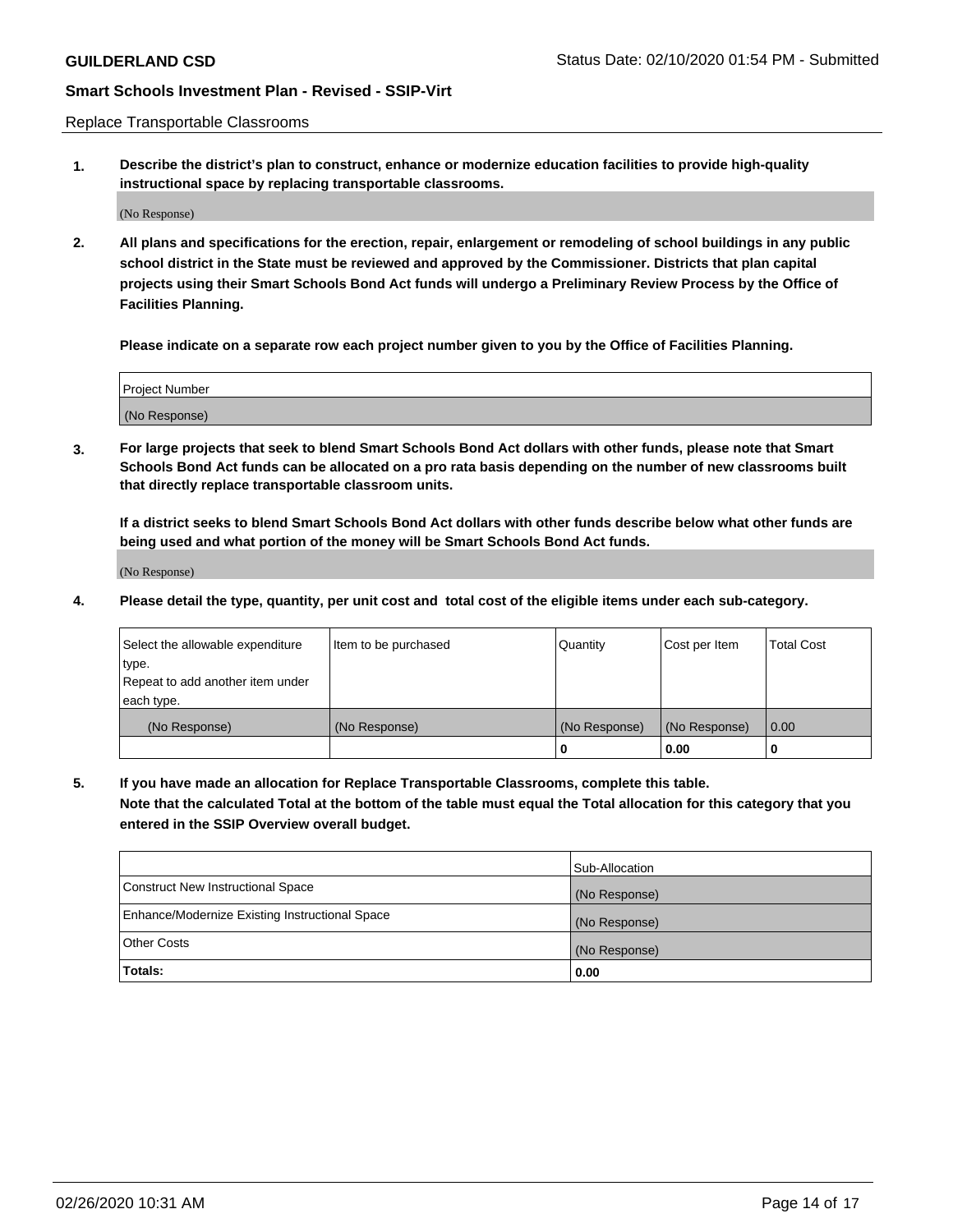High-Tech Security Features

**1. Describe how you intend to use Smart Schools Bond Act funds to install high-tech security features in school buildings and on school campuses.**

(No Response)

**2. All plans and specifications for the erection, repair, enlargement or remodeling of school buildings in any public school district in the State must be reviewed and approved by the Commissioner. Smart Schools plans with any expenditures in the High-Tech Security category require a project number from the Office of Facilities Planning. Districts must submit an SSBA LOI and receive project numbers prior to submitting the SSIP. As indicated on the LOI, some projects may be eligible for a streamlined review and will not require a building permit. Please indicate on a separate row each project number given to you by the Office of Facilities Planning.**

| <b>Project Number</b> |  |
|-----------------------|--|
| (No Response)         |  |

- **3. Was your project deemed eligible for streamlined Review?**
	- Yes
	- $\hfill \square$  No
- **4. Include the name and license number of the architect or engineer of record.**

| Name          | License Number |
|---------------|----------------|
| (No Response) | (No Response)  |

**5. Please detail the type, quantity, per unit cost and total cost of the eligible items under each sub-category.**

| Select the allowable expenditure | Item to be purchased | Quantity      | Cost per Item | <b>Total Cost</b> |
|----------------------------------|----------------------|---------------|---------------|-------------------|
| type.                            |                      |               |               |                   |
| Repeat to add another item under |                      |               |               |                   |
| each type.                       |                      |               |               |                   |
| (No Response)                    | (No Response)        | (No Response) | (No Response) | 0.00              |
|                                  |                      | 0             | 0.00          |                   |

**6. If you have made an allocation for High-Tech Security Features, complete this table.**

**Enter each Sub-category Public Allocation based on the the expenditures listed in Table #5.**

|                                                      | Sub-Allocation |
|------------------------------------------------------|----------------|
| Capital-Intensive Security Project (Standard Review) | (No Response)  |
| <b>Electronic Security System</b>                    | (No Response)  |
| <b>Entry Control System</b>                          | (No Response)  |
| Approved Door Hardening Project                      | (No Response)  |
| <b>Other Costs</b>                                   | (No Response)  |
| Totals:                                              | 0.00           |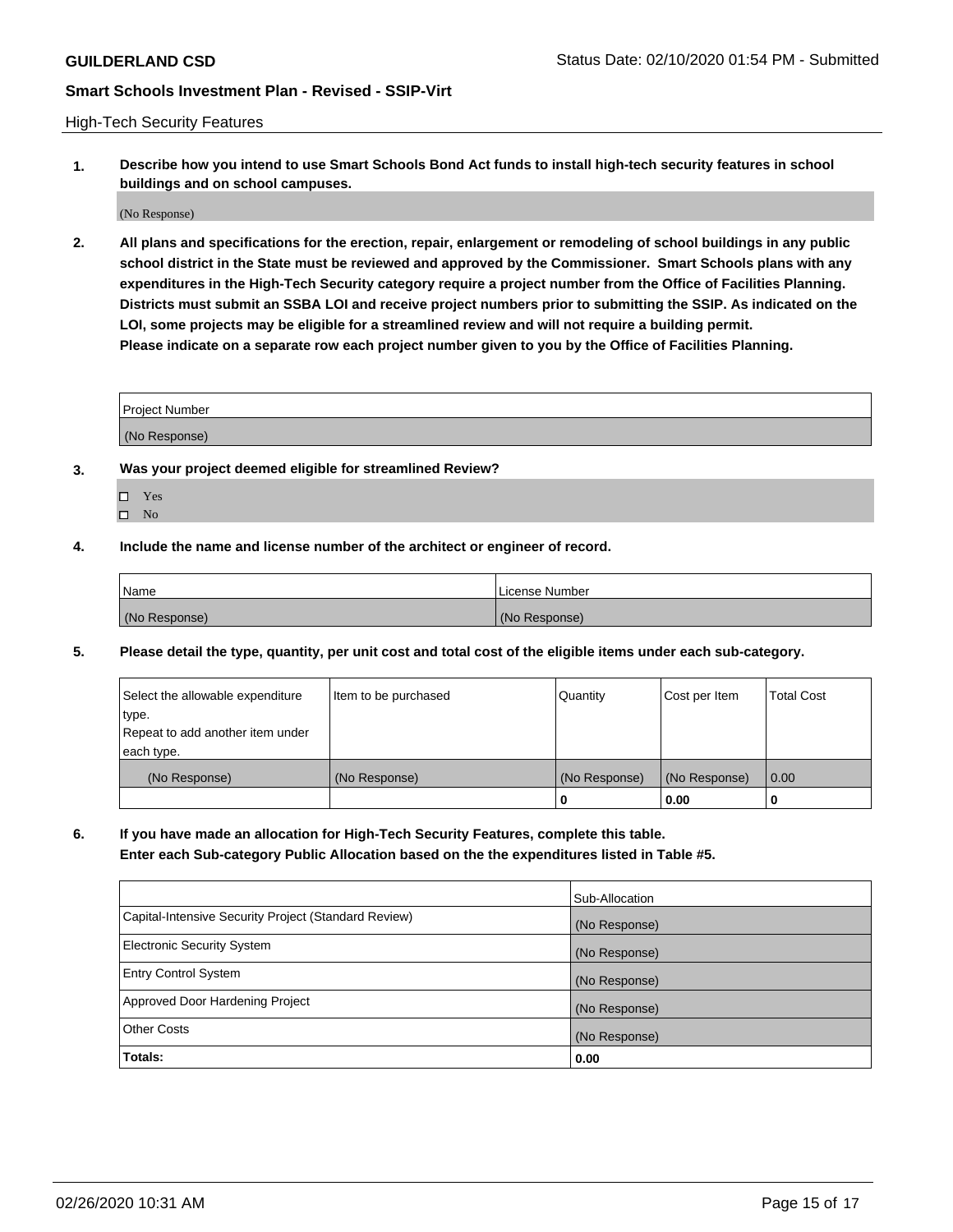Non-Public Schools

**1. Describe your plan to utilize SSBA funds to purchase devices and loan to the nonpublic schools within your district. Please specify what devices have been requested by the nonpublic schools. If the nonpublic schools have not finalized requests, the district should provide the date nonpublic schools will submit the request by.**

Nonpublic schools will submit requests by October 31, 2019. This date will be communicated to them immediately. For future years, requests will be made by July 1 of each year.

**2. A final Smart Schools Investment Plan cannot be approved until school authorities have adopted regulations specifying the date by which requests from nonpublic schools for the purchase and loan of Smart Schools Bond Act classroom technology must be received by the district.**

 $\boxtimes$  By checking this box, you certify that you have such a plan and associated regulations in place that have been made public.

**2a. Please enter the date each year nonpublic schools must request loanable items from the school district. This date cannot be earlier than June 1 of the previous school year.**

July 1

#### **3. Final 2014-15 BEDS Enrollment to calculate Nonpublic Sharing Requirement (no changes allowed.)**

|            | Public Enrollment | l Nonpublic Enrollment | 'Total Enrollment | I Nonpublic Percentage |
|------------|-------------------|------------------------|-------------------|------------------------|
| Enrollment | .909.             | 122<br>▗▃▁             | 5.031.00          | 2.42                   |

#### **4. Nonpublic Loan Calculator**

|                                                          | Loanable<br>School | Loanable<br>Classroom | Additional<br>Nonpublic | <b>Estimated</b><br>Per Pupil | Previously<br>Approved | Cumulative<br>Per Pupil | <b>Final Per</b><br>Pupil Loan | <b>Final Total</b><br>l Loan |
|----------------------------------------------------------|--------------------|-----------------------|-------------------------|-------------------------------|------------------------|-------------------------|--------------------------------|------------------------------|
|                                                          | Connectivity       | Technology            | Loan                    | Amount -                      | Per Pupil              | Loan                    | Amount -                       | Amount -                     |
|                                                          |                    |                       | (Optional)              | This Plan                     | Amount(s)              | Amount                  | This Plan                      | This Plan                    |
| Required Nonpublic<br>Loan                               | 70,923.88          | 0.00                  |                         | 14.10                         | 190.76                 | 204.86                  | 14.10                          | 1,719.88                     |
| Final Adjusted Loan<br>I - (If additional loan<br>funds) | 70,929.08          | 0.00                  | 5.20                    | 14.14                         | 190.76                 | 204.90                  | 14.14                          | 1.725.08                     |

## **5. Nonpublic Share**

|                                          | Final Per Pupil Amount | Final Nonpublic Loan Amount |
|------------------------------------------|------------------------|-----------------------------|
| Pending and Previously<br>Approved Plans | 190.76                 | 23,272.72                   |
| 'This Plan                               | 14.14                  | 1.725.08                    |
| Total                                    | 204.90                 | 24,997.80                   |

#### **6. Distribution of Nonpublic Loan Amount by School**

| Nonpublic School Name        | 2018-19 K-12 Enrollment | Special Ed School? If Yes, not eligible |
|------------------------------|-------------------------|-----------------------------------------|
| I ST MADELEINE SOPHIE SCHOOL | 108                     | N0                                      |

#### **7. Please detail the type, quantity and per unit cost of the eligible items under each sub-category.**

| Select the allowable expenditure<br>type.<br>Repeat to add another item under<br>each type. | ltems to be purchased               | Quantity | Cost Per Item | <b>Total Cost</b> |
|---------------------------------------------------------------------------------------------|-------------------------------------|----------|---------------|-------------------|
| Unbudgeted Nonpublic Loan                                                                   | Undetermined nonpublic school items |          | 1,725.08      | 1.725.08          |